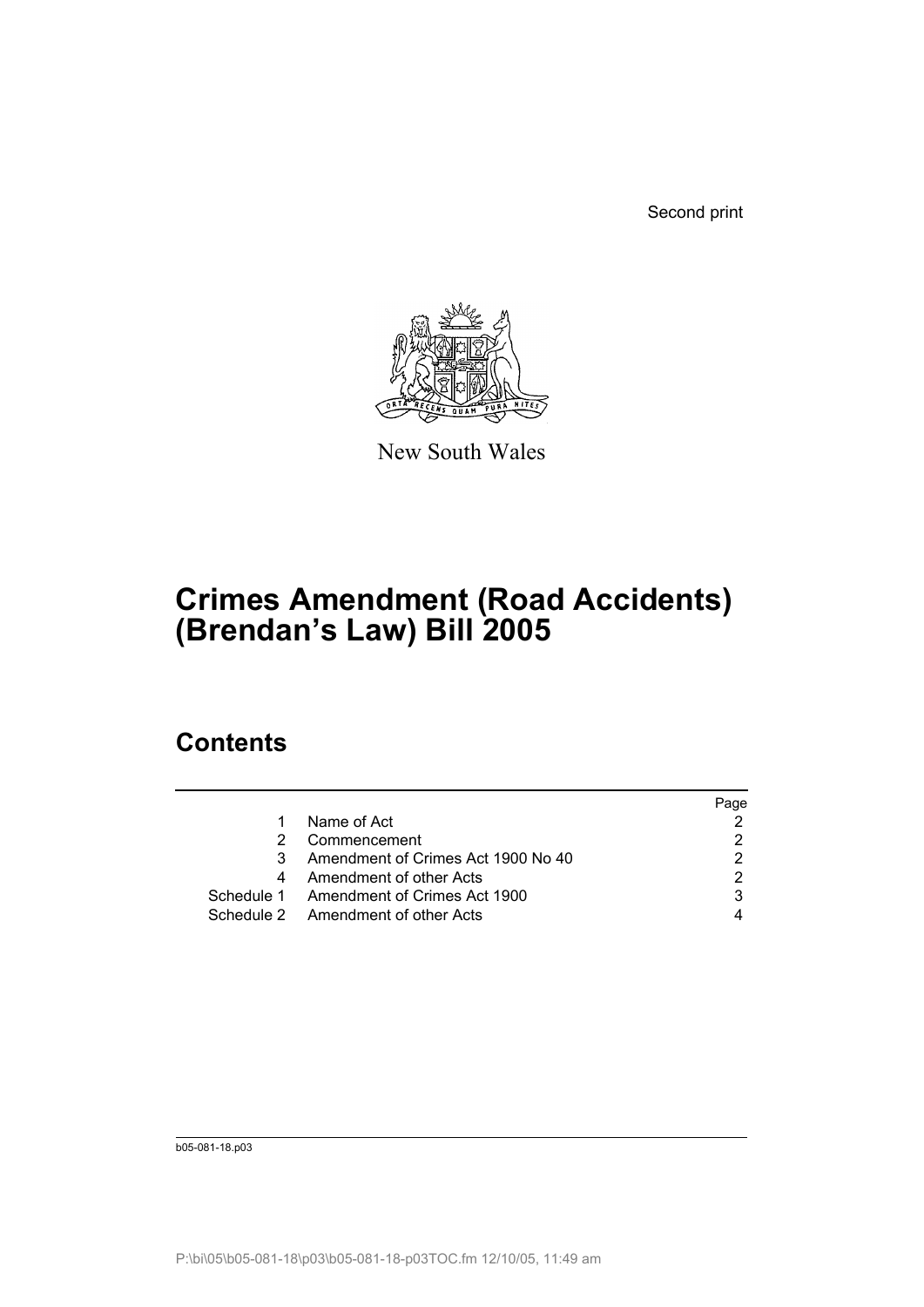Contents

Page

Contents page 2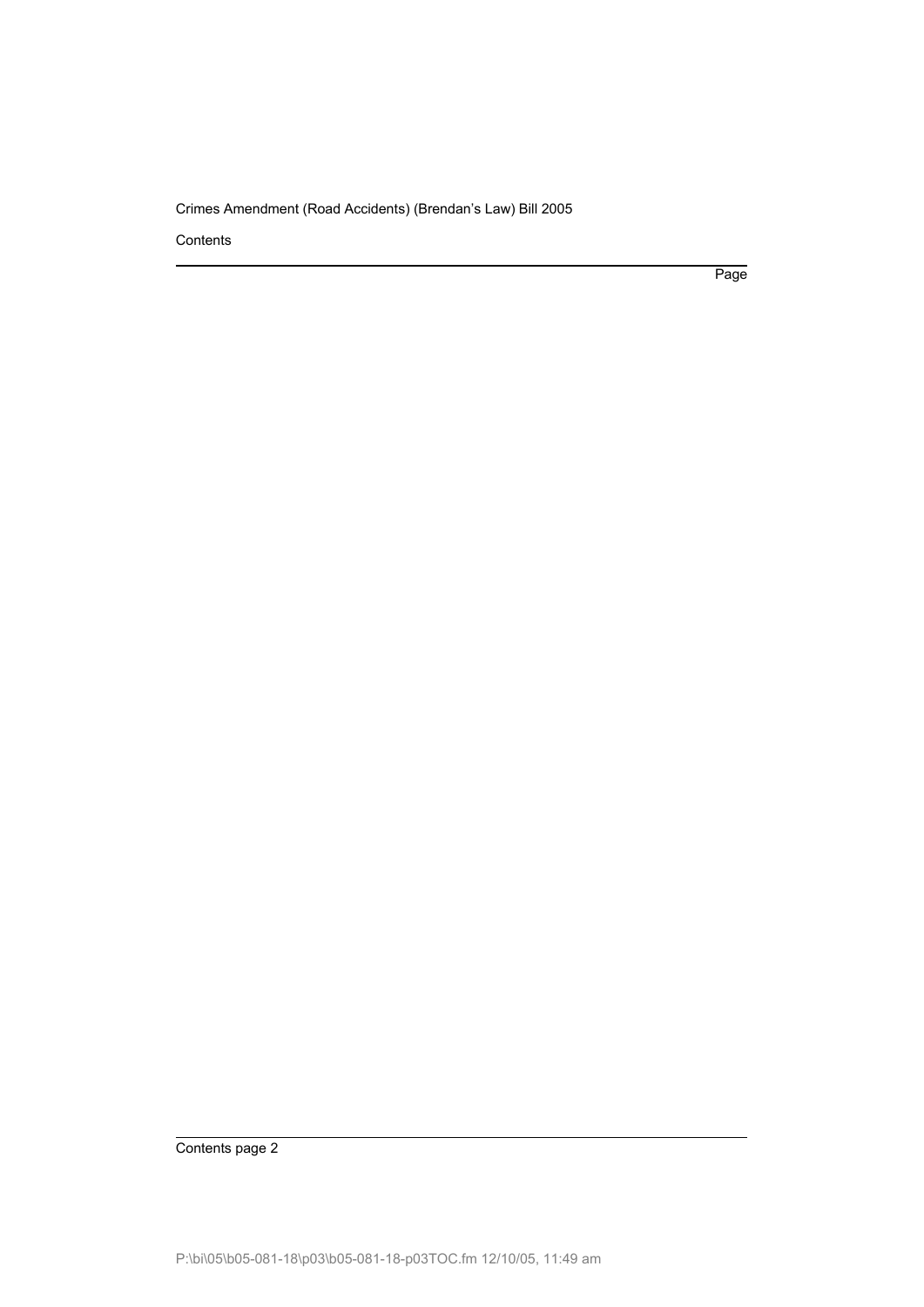*This PUBLIC BILL, originated in the LEGISLATIVE ASSEMBLY and, having this day passed, is now ready for presentation to the LEGISLATIVE COUNCIL for its concurrence.*

> *Clerk of the Legislative Assembly. Legislative Assembly,*



New South Wales

## **Crimes Amendment (Road Accidents) (Brendan's Law) Bill 2005**

Act No , 2005

An Act to amend the *Crimes Act 1900* and various other Acts with respect to the obligations of drivers to stop and provide assistance where their vehicles are involved in accidents that cause death or injury.

*EXAMINED*

*Chairman of Committees*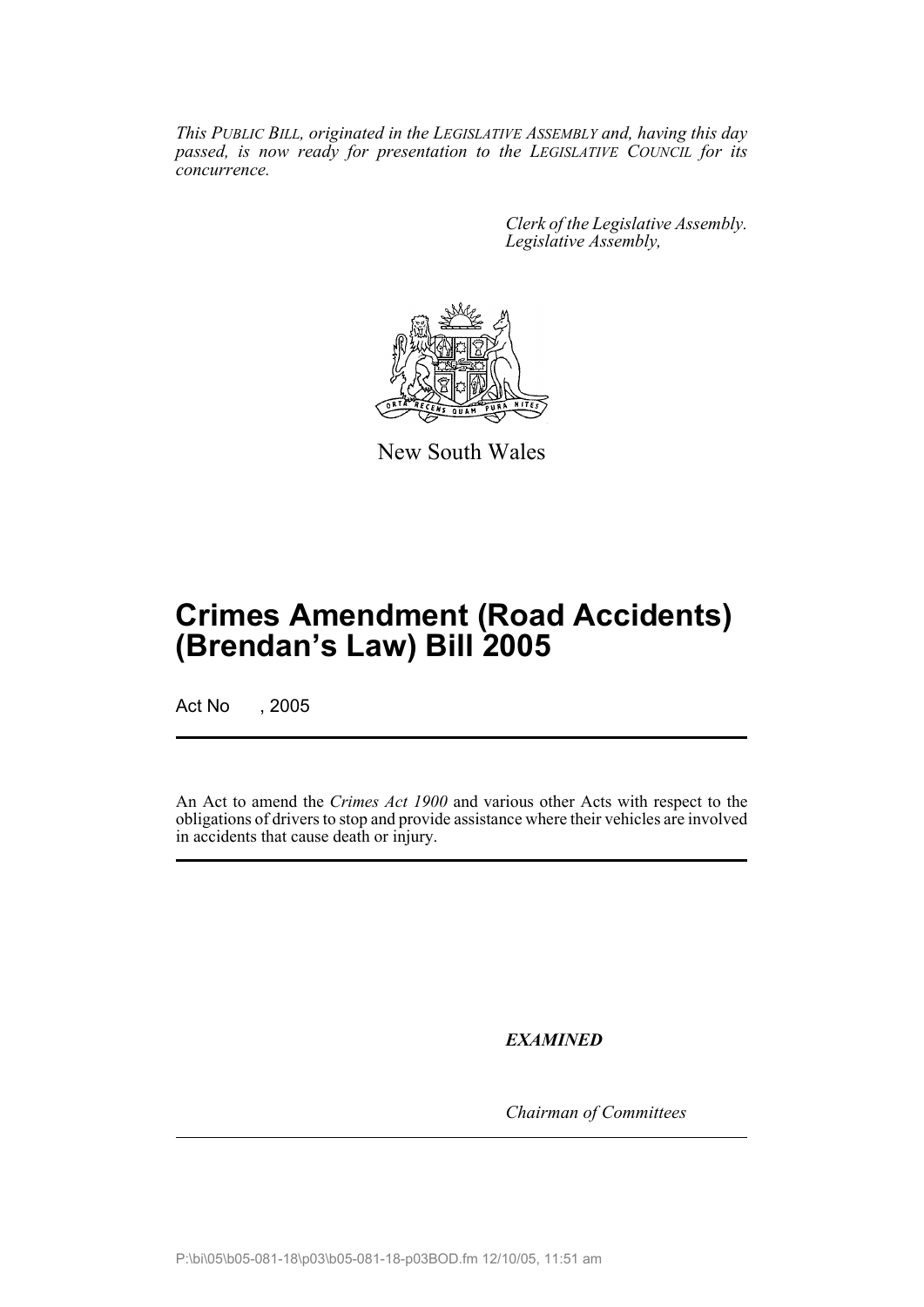|              |     | The Legislature of New South Wales enacts:                                                                    | 1        |
|--------------|-----|---------------------------------------------------------------------------------------------------------------|----------|
| 1            |     | Name of Act                                                                                                   | 2        |
|              |     | This Act is the Crimes Amendment (Road Accidents) (Brendan's Law)<br>Act 2005.                                | 3<br>4   |
| $\mathbf{2}$ |     | <b>Commencement</b>                                                                                           | 5        |
|              | (1) | This Act commences on a day or days to be appointed by proclamation,<br>except as provided by subsection (2). | 6<br>7   |
|              | (2) | Schedule 2.3 commences:                                                                                       | 8        |
|              |     | on the commencement of Schedule 1, or<br>(a)                                                                  | 9        |
|              |     | on the commencement of Part 5.4 of the <i>Road Transport</i><br>(b)<br>(General) $Act$ 2005,                  | 10<br>11 |
|              |     | whichever is the later.                                                                                       | 12       |
| 3            |     | Amendment of Crimes Act 1900 No 40                                                                            | 13       |
|              |     | The Crimes Act 1900 is amended as set out in Schedule 1.                                                      | 14       |
| 4            |     | <b>Amendment of other Acts</b>                                                                                | 15       |
|              |     | Each Act specified in Schedule 2 is amended as set out in that Schedule.                                      | 16       |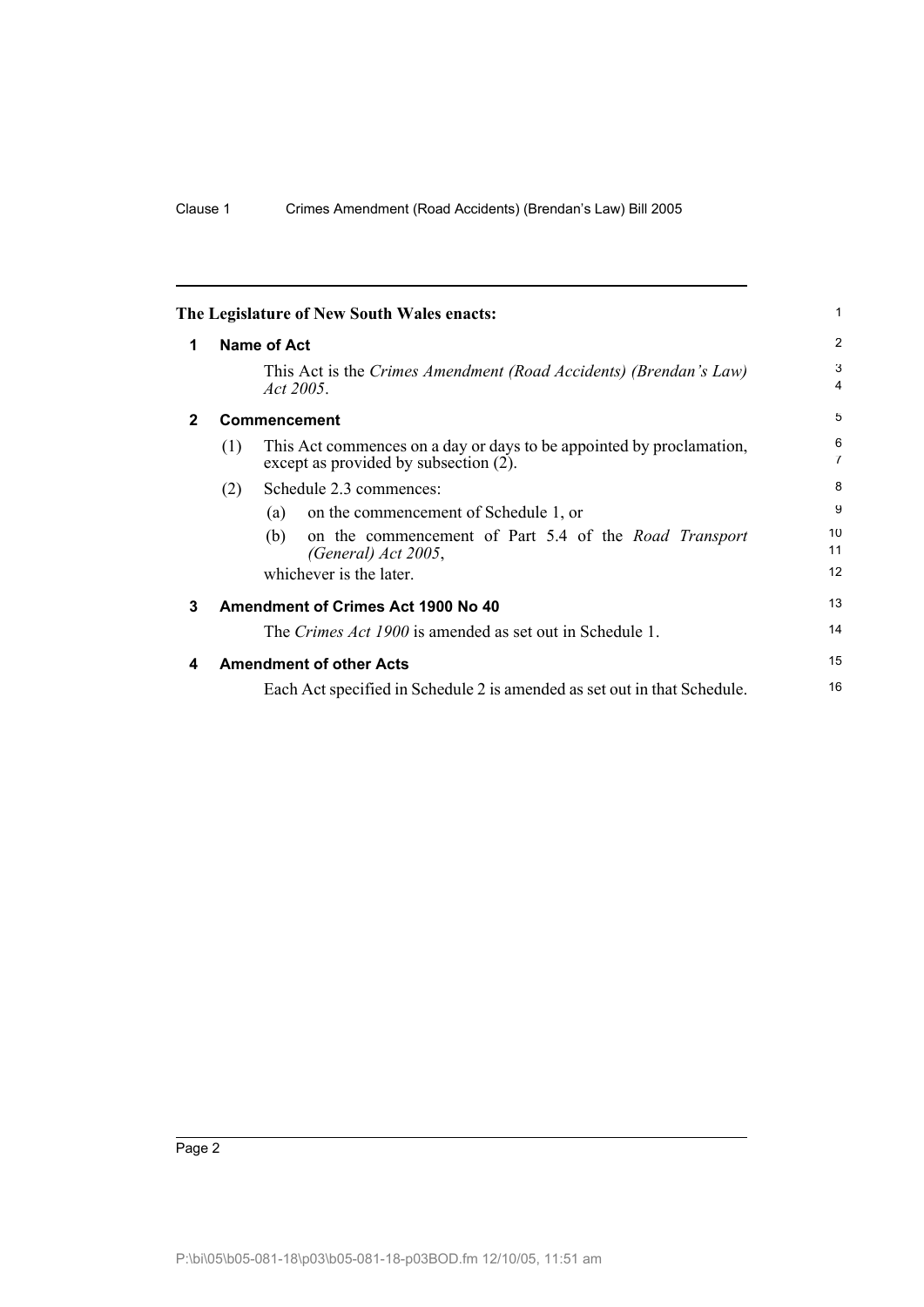Amendment of Crimes Act 1900 Schedule 1

| <b>Schedule 1</b>                                                                                                                                                                                                                                                                                                                                                                                                                                                                                                                                                                                                                                                                                                                                                                                                                                                                                                                                                                                                                                                                                                                                                                                                                                                                                                                                          |                | <b>Amendment of Crimes Act 1900</b>                                                                                                                                                | $\mathbf{1}$         |
|------------------------------------------------------------------------------------------------------------------------------------------------------------------------------------------------------------------------------------------------------------------------------------------------------------------------------------------------------------------------------------------------------------------------------------------------------------------------------------------------------------------------------------------------------------------------------------------------------------------------------------------------------------------------------------------------------------------------------------------------------------------------------------------------------------------------------------------------------------------------------------------------------------------------------------------------------------------------------------------------------------------------------------------------------------------------------------------------------------------------------------------------------------------------------------------------------------------------------------------------------------------------------------------------------------------------------------------------------------|----------------|------------------------------------------------------------------------------------------------------------------------------------------------------------------------------------|----------------------|
|                                                                                                                                                                                                                                                                                                                                                                                                                                                                                                                                                                                                                                                                                                                                                                                                                                                                                                                                                                                                                                                                                                                                                                                                                                                                                                                                                            |                | (Section 3)                                                                                                                                                                        | $\overline{2}$       |
| <b>Section 52AB</b><br>Insert after section 52AA:<br><b>52AB</b><br>Offence of failing to stop and assist after vehicle impact causing<br>death or grievous bodily harm<br>(1)<br>A person is guilty of an offence if:<br>a vehicle being driven by the person is involved in an<br>(a)<br>impact occasioning the death of another person, and<br>(b)<br>the person knows, or ought reasonably to know, that the<br>vehicle has been involved in an impact occasioning the<br>death of, or grievous bodily harm to, another person, and<br>the person fails to stop and give any assistance that may be<br>(c)<br>necessary and that it is in his or her power to give.<br>Maximum penalty: imprisonment for 10 years.<br>(2)<br>A person is guilty of an offence if:<br>a vehicle being driven by the person is involved in an<br>(a)<br>impact occasioning grievous bodily harm to another<br>person, and<br>the person knows, or ought reasonably to know, that the<br>(b)<br>vehicle has been involved in an impact occasioning the<br>death of, or grievous bodily harm to, another person, and<br>(c)<br>the person fails to stop and give any assistance that may be<br>necessary and that it is in his or her power to give.<br>Maximum penalty: imprisonment for 7 years.<br>(3)<br>The provisions of section $52A(5)$ and $(6)$ (which prescribe | 3              |                                                                                                                                                                                    |                      |
|                                                                                                                                                                                                                                                                                                                                                                                                                                                                                                                                                                                                                                                                                                                                                                                                                                                                                                                                                                                                                                                                                                                                                                                                                                                                                                                                                            | $\overline{4}$ |                                                                                                                                                                                    |                      |
|                                                                                                                                                                                                                                                                                                                                                                                                                                                                                                                                                                                                                                                                                                                                                                                                                                                                                                                                                                                                                                                                                                                                                                                                                                                                                                                                                            |                |                                                                                                                                                                                    | 5<br>6               |
|                                                                                                                                                                                                                                                                                                                                                                                                                                                                                                                                                                                                                                                                                                                                                                                                                                                                                                                                                                                                                                                                                                                                                                                                                                                                                                                                                            |                |                                                                                                                                                                                    | $\tau$               |
|                                                                                                                                                                                                                                                                                                                                                                                                                                                                                                                                                                                                                                                                                                                                                                                                                                                                                                                                                                                                                                                                                                                                                                                                                                                                                                                                                            |                |                                                                                                                                                                                    | $\,$ 8 $\,$<br>9     |
|                                                                                                                                                                                                                                                                                                                                                                                                                                                                                                                                                                                                                                                                                                                                                                                                                                                                                                                                                                                                                                                                                                                                                                                                                                                                                                                                                            |                |                                                                                                                                                                                    | 10<br>11<br>12       |
|                                                                                                                                                                                                                                                                                                                                                                                                                                                                                                                                                                                                                                                                                                                                                                                                                                                                                                                                                                                                                                                                                                                                                                                                                                                                                                                                                            |                |                                                                                                                                                                                    | 13<br>14             |
|                                                                                                                                                                                                                                                                                                                                                                                                                                                                                                                                                                                                                                                                                                                                                                                                                                                                                                                                                                                                                                                                                                                                                                                                                                                                                                                                                            |                |                                                                                                                                                                                    | 15                   |
|                                                                                                                                                                                                                                                                                                                                                                                                                                                                                                                                                                                                                                                                                                                                                                                                                                                                                                                                                                                                                                                                                                                                                                                                                                                                                                                                                            |                |                                                                                                                                                                                    | 16                   |
|                                                                                                                                                                                                                                                                                                                                                                                                                                                                                                                                                                                                                                                                                                                                                                                                                                                                                                                                                                                                                                                                                                                                                                                                                                                                                                                                                            |                |                                                                                                                                                                                    | 17<br>18<br>19       |
|                                                                                                                                                                                                                                                                                                                                                                                                                                                                                                                                                                                                                                                                                                                                                                                                                                                                                                                                                                                                                                                                                                                                                                                                                                                                                                                                                            |                |                                                                                                                                                                                    | 20<br>21<br>22       |
|                                                                                                                                                                                                                                                                                                                                                                                                                                                                                                                                                                                                                                                                                                                                                                                                                                                                                                                                                                                                                                                                                                                                                                                                                                                                                                                                                            |                |                                                                                                                                                                                    | 23<br>24             |
|                                                                                                                                                                                                                                                                                                                                                                                                                                                                                                                                                                                                                                                                                                                                                                                                                                                                                                                                                                                                                                                                                                                                                                                                                                                                                                                                                            |                |                                                                                                                                                                                    | 25                   |
|                                                                                                                                                                                                                                                                                                                                                                                                                                                                                                                                                                                                                                                                                                                                                                                                                                                                                                                                                                                                                                                                                                                                                                                                                                                                                                                                                            |                | circumstances in which a vehicle is taken to be involved in an<br>impact) apply for the purposes of this section in the same way as<br>they apply for the purposes of section 52A. | 26<br>27<br>28<br>29 |
|                                                                                                                                                                                                                                                                                                                                                                                                                                                                                                                                                                                                                                                                                                                                                                                                                                                                                                                                                                                                                                                                                                                                                                                                                                                                                                                                                            | (4)            | In this section, <i>vehicle</i> has the same meaning as it has in section<br>52A.                                                                                                  | 30<br>31             |

Page 3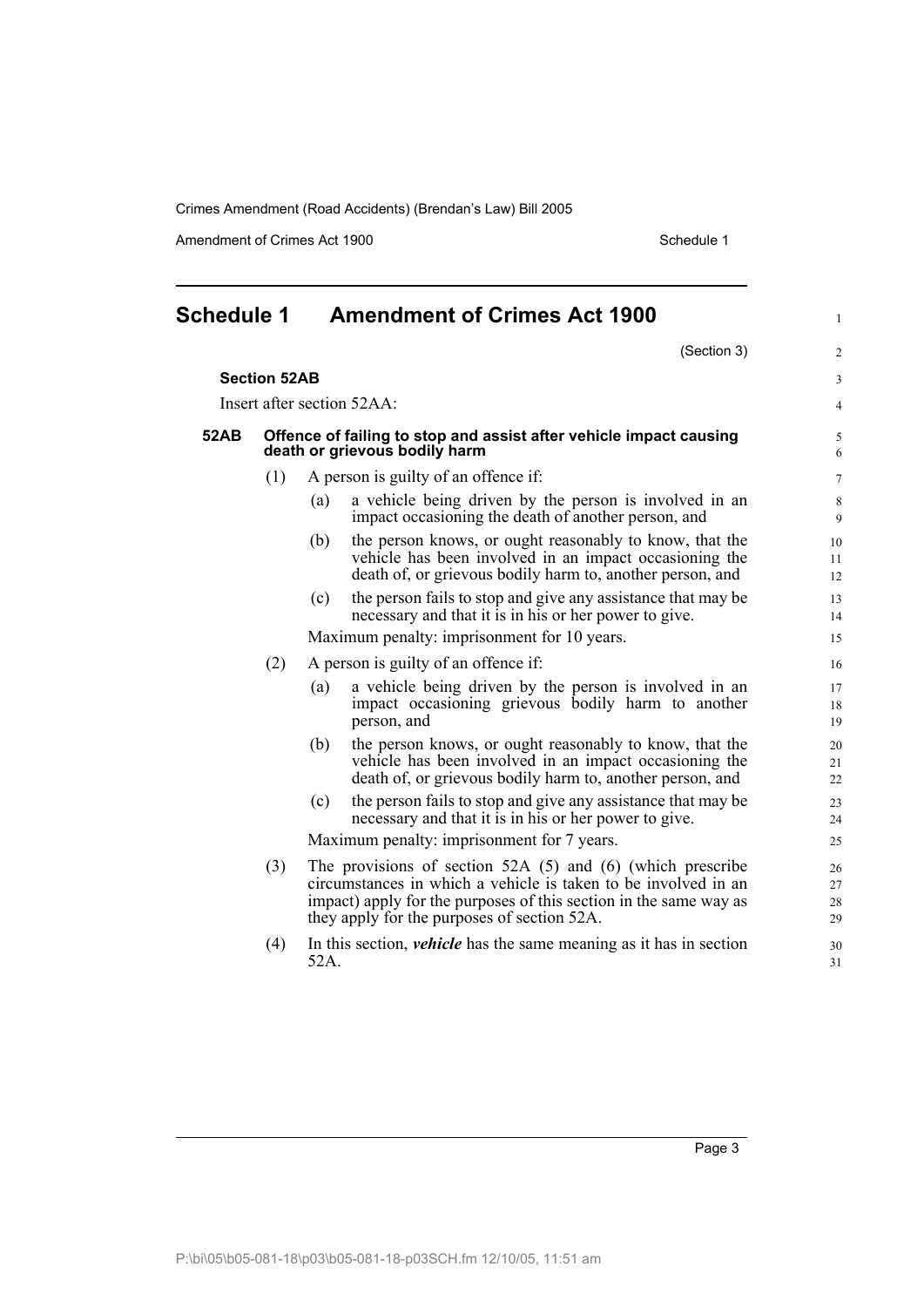|     | <b>Schedule 2</b><br><b>Amendment of other Acts</b>                                                                      | $\mathbf{1}$   |
|-----|--------------------------------------------------------------------------------------------------------------------------|----------------|
|     | (Section 4)                                                                                                              | $\overline{c}$ |
| 2.1 | Criminal Procedure Act 1986 No 209                                                                                       | 3              |
| [1] | Section 267 Maximum penalties for Table 1 offences                                                                       | $\overline{4}$ |
|     | Insert ", $52AB$ " after " $52A$ " in section $267(4)(a)$ .                                                              | 5              |
| [2] | Schedule 1 Indictable offences triable summarily                                                                         | 6              |
|     | Insert after clause 16 of Table 1:                                                                                       | 7              |
|     | 16A<br>Failing to stop and assist after road accident                                                                    | 8              |
|     | An offence under section 52AB of the Crimes Act 1900.                                                                    | 9              |
| 2.2 | Road Transport (General) Act 1999 No 18                                                                                  | 10             |
| [1] | Section 24 Court may impose penalty and disqualify driver on conviction                                                  | 11             |
|     | Insert after section 24 (6) (c):                                                                                         | 12             |
|     | (c1)<br>an offence under section 52AB of the Crimes Act 1900,                                                            | 13             |
| [2] | Section 25 Disqualification for certain major offences                                                                   | 14             |
|     | Insert "or 52AB" after "51A" in paragraph (b) of the definition of <i>convicted</i><br><i>person</i> in section 25 (1).  | 15<br>16       |
| 2.3 | Road Transport (General) Act 2005 No 11                                                                                  | 17             |
| [1] | Section 187 Court may impose penalty and disqualify driver on<br>conviction                                              | 18<br>19       |
|     | Insert after section 187 $(6)$ $(c)$ :                                                                                   | 20             |
|     | (c1)<br>an offence under section 52AB of the Crimes Act 1900,                                                            | 21             |
| [2] | Section 188 Disqualification for certain major offences                                                                  | 22             |
|     | Insert "or 52AB" after "51A" in paragraph (b) of the definition of <i>convicted</i><br><i>person</i> in section 188 (1). | 23<br>24       |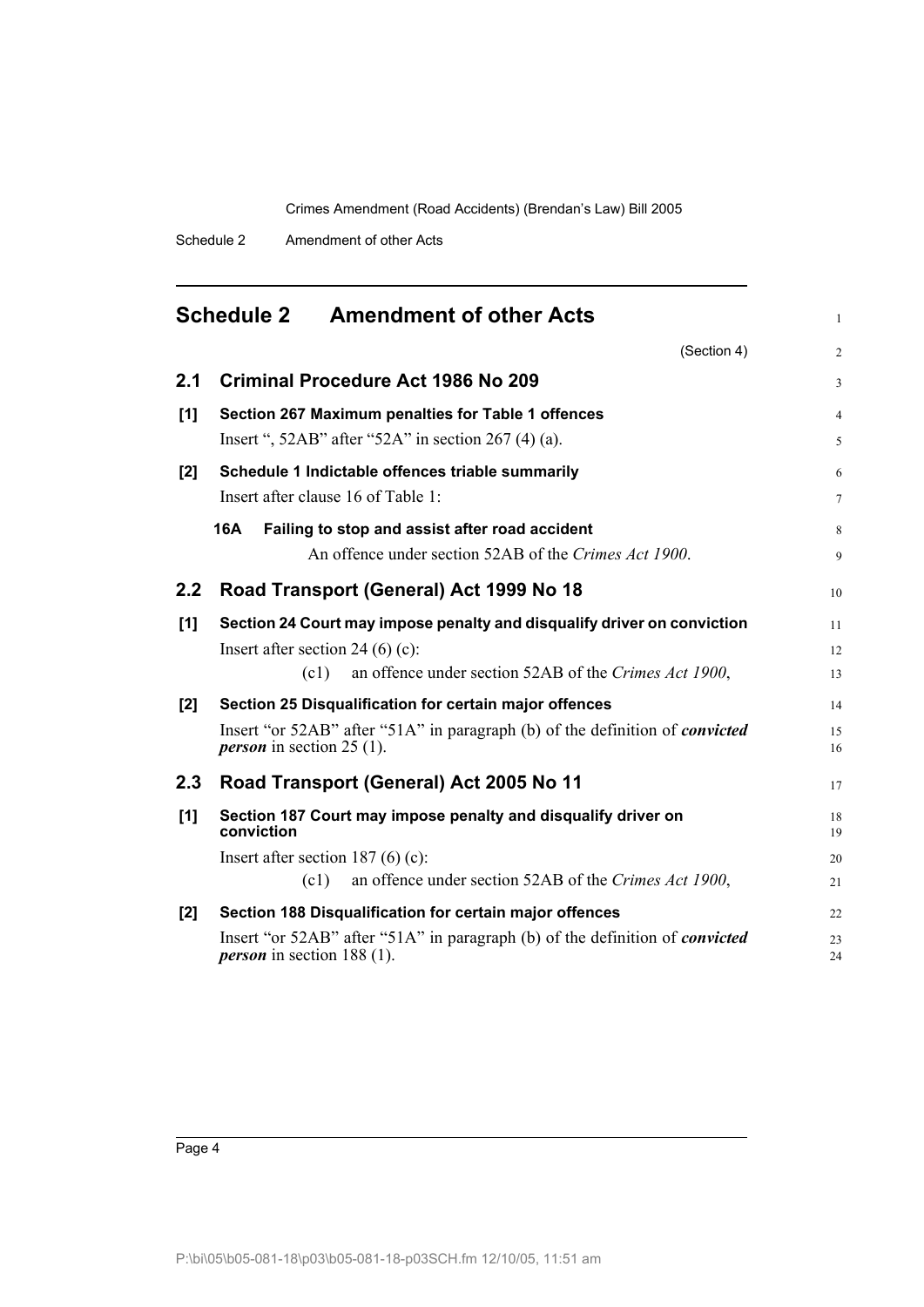Amendment of other Acts Schedule 2

| 2.4 | Road Transport (Safety and Traffic Management) Act 1999<br><b>No 20</b> |                                                                   | 1<br>$\overline{c}$ |                                                                                                                                                                                                                                      |                          |
|-----|-------------------------------------------------------------------------|-------------------------------------------------------------------|---------------------|--------------------------------------------------------------------------------------------------------------------------------------------------------------------------------------------------------------------------------------|--------------------------|
|     |                                                                         | <b>Section 70</b>                                                 |                     |                                                                                                                                                                                                                                      | 3                        |
|     | Omit the section. Insert instead:                                       |                                                                   |                     | $\overline{4}$                                                                                                                                                                                                                       |                          |
|     | 70                                                                      | Offence of failing to stop and assist after impact causing injury |                     |                                                                                                                                                                                                                                      | 5                        |
|     |                                                                         | (1)                                                               |                     | A person is guilty of an offence if:                                                                                                                                                                                                 | 6                        |
|     |                                                                         |                                                                   | (a)                 | a vehicle or horse being driven or ridden by the person on<br>a road or road related area is involved in an impact<br>occasioning the death of, or injury to, another person, and                                                    | $\overline{7}$<br>8<br>9 |
|     |                                                                         |                                                                   | (b)                 | the person knows, or ought reasonably to know, that the<br>vehicle or horse has been involved in an impact<br>occasioning injury to another person, and                                                                              | 10<br>11<br>12           |
|     |                                                                         |                                                                   | (c)                 | the person fails to stop and give any assistance that may be<br>necessary and that it is in his or her power to give.                                                                                                                | 13<br>14                 |
|     |                                                                         |                                                                   |                     | Maximum penalty: 30 penalty units or imprisonment for 18<br>months or both (in the case of a first offence) or 50 penalty units<br>or imprisonment for 2 years or both (in the case of a second or<br>subsequent offence).           | 15<br>16<br>17<br>18     |
|     |                                                                         | (2)                                                               |                     | For the purposes of this section, the circumstances in which a<br>vehicle is involved in an impact occasioning the death of, or<br>injury to, a person include if the death or injury is occasioned<br>through any of the following: | 19<br>20<br>21<br>22     |
|     |                                                                         |                                                                   | (a)                 | the vehicle overturning or leaving a road or road related<br>area while the person is being conveyed in or on that<br>vehicle (whether as a passenger or otherwise),                                                                 | 23<br>24<br>25           |
|     |                                                                         |                                                                   | (b)                 | an impact between any object and the vehicle while the<br>person is being conveyed in or on that vehicle (whether as<br>a passenger or otherwise),                                                                                   | 26<br>27<br>28           |
|     |                                                                         |                                                                   | (c)                 | an impact between the person and the vehicle,                                                                                                                                                                                        | 29                       |
|     |                                                                         |                                                                   | (d)                 | the impact of the vehicle with another vehicle or an object<br>in, on or near which the person is at the time of the impact,                                                                                                         | 30<br>31                 |
|     |                                                                         |                                                                   | (e)                 | an impact with anything on, or attached to, the vehicle,                                                                                                                                                                             | 32                       |
|     |                                                                         |                                                                   | (f)                 | an impact with anything that is in motion through falling<br>from the vehicle,                                                                                                                                                       | 33<br>34                 |
|     |                                                                         |                                                                   | (g)                 | the person falling from the vehicle, or being thrown or<br>ejected from the vehicle, while being conveyed in or on the<br>vehicle (whether as a passenger or otherwise),                                                             | 35<br>36<br>37           |

Page 5